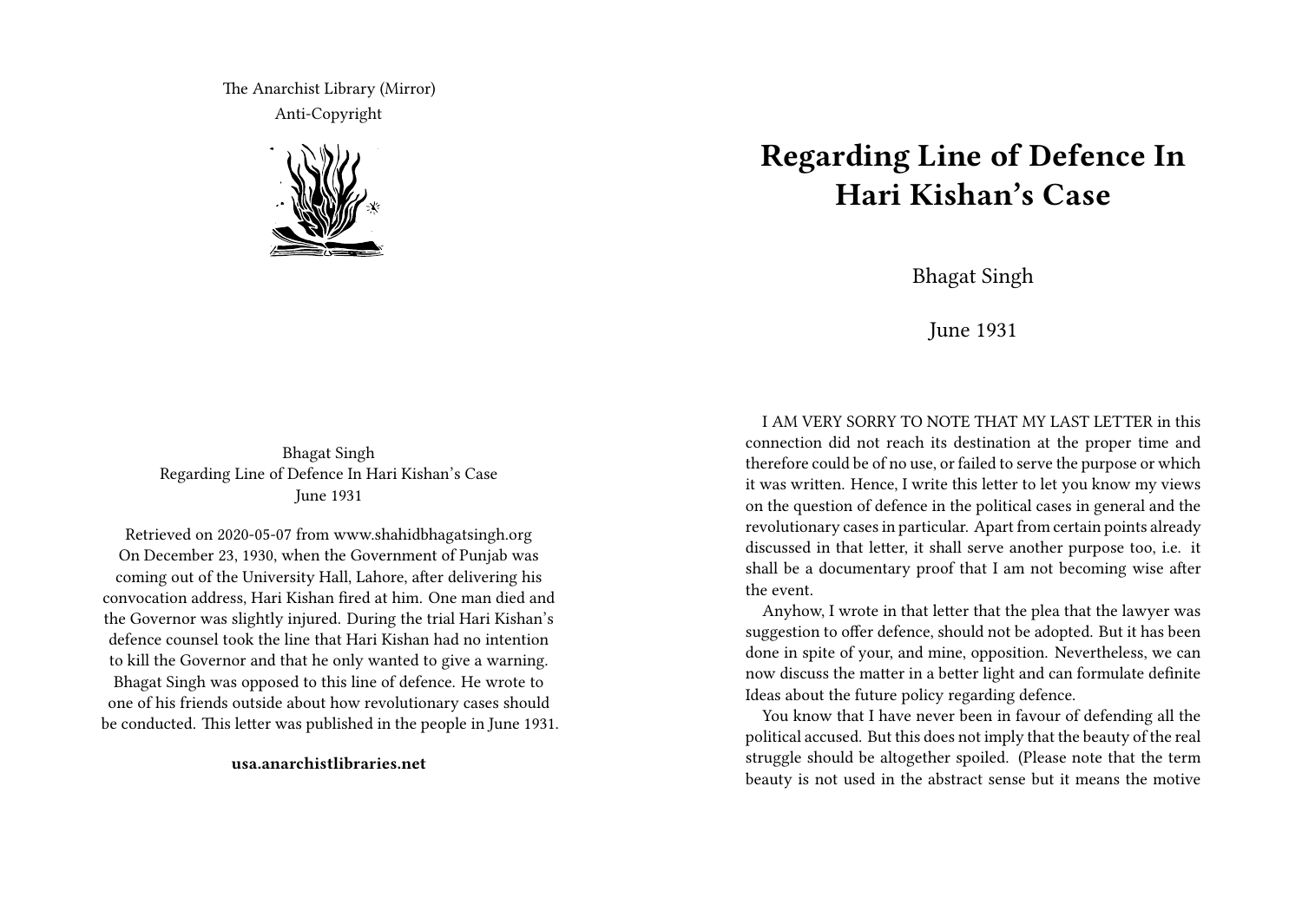that actuated a particular action). When I say that all the politicals should always defend themselves, I say it with certain reservations. It can be cleared by just one explanation. A man does an act with a certain end in view. After his arrest the political significance of the action should not be diminished. The perpetrator should not become more important than the action itself. Let us further elucidate it with the help of the illustration. Mr. Hari Kishan came to shoot the Governor. I don't want only to discuss the ethical side of the action. I want only to discuss the political side of the case. The man was arrested. Unfortunately, some police official had died in the action. Now comes the question of the defence; well, when fortunately the Governor had escaped there could be a very beautiful statement in his case, i.e., the statement of actual facts as was made in the lower court. And it would have served the legal purpose too. The wisdom and ability of the lawyer depended on his interpretation of the cause of the Sub-Inspector's death. What did he gain by saying that he did not intend to kill the Governor and only wanted to warn him, and all that sort of thing? Can any sensible man imagine even for a moment the possibility of such a design? Had it any legal value? Absolutely none. Then, what was the use of spoiling the beauty of not only the particular action but also the general movement? Warning and futile protests cannot go on forever. The warning has once been given long ago. The revolutionary struggle had begun in right earnest so far as the strength of the revolutionary party allowed. Viceroy's train action was neither a test nor a warning. Similarly, Mr. Hari Kishan's action was part of the struggle itself, not a warning. After the failure of the action, the accused can take it in purely sportman-like spirit. The purpose having been served he ought to have rejoiced in the lucky escape of the Governor. There is no use of killing any one individual. These actions have their political significance in as much as they serve to create a mentality and an atmosphere which shall be very necessary to the final struggle. That is all. Individual actions are to win the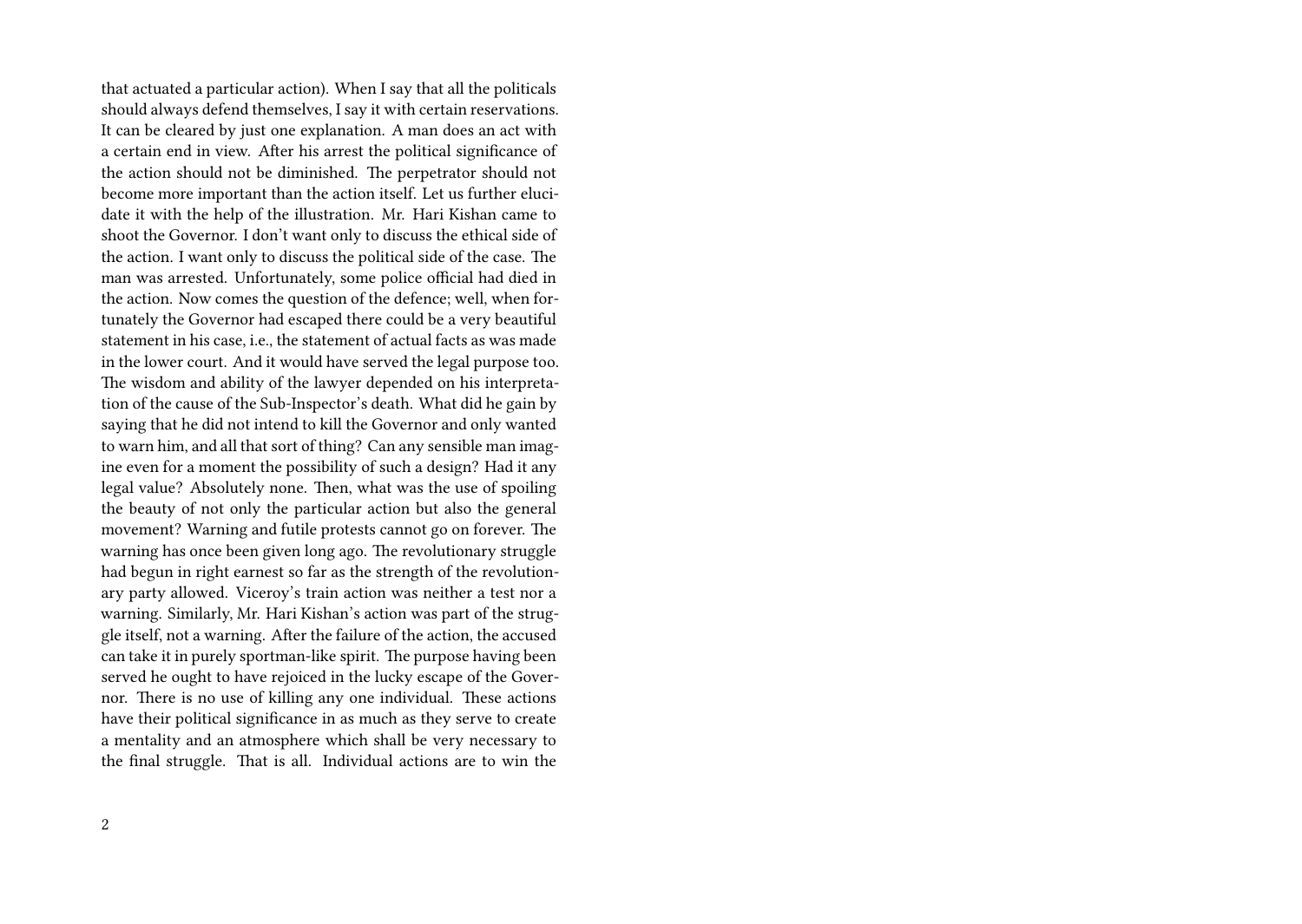moral support of the people. We sometimes designate them as the 'propaganda through deed'.

Now, the people should be defended but subject to the above consideration. This is after all a common principle that all the contending parties always try to gain more and to lose less. No general can ever adopt a policy in which he may have to make a greater sacrifice than the gain expected. Nobody would be more anxious to save the precious life of Mr. Hari Kishan than myself. But I want to let you know that the thing which makes his life precious should by no means be ignored. To save the lives at any cost , is not our policy. It may be the policy of the easy-chair politicians, but it is not ours.

Much of the defence policy depends upon the mentality of the accused himself. But if the accused himself is not only afraid of shrinking but is as enthusiastic as ever, than his work for which he risked his life should be considered first, his personal question afterwards. Again, there may be some sort of confusion. There may be cases where the action is of no general importance in spite of its tremendous local value. There the accused should not be sentimental as to admit the responsibility. The famous trial of Nirmal Kant Rai would be the best illustration.

But in cases like the where it is of such political importance, the personal aspect should not be attached greater value than the political one. If you want to know my frank opinion about his case, let me tell you frankly that it is nothing short of the political murder of an incident of historic importance at the altar o professional (legel) vanity.

Here I may point out one thing more, that the people responsible for this strangulation of the case, having realised their blunder and having become wise after the event in not daring to shoulder their responsibility, are trying to belittle the beauty of the marvellous character of our young comrade. I have heard them saying that Mr. Hari Kishan shirked to face it boldly.